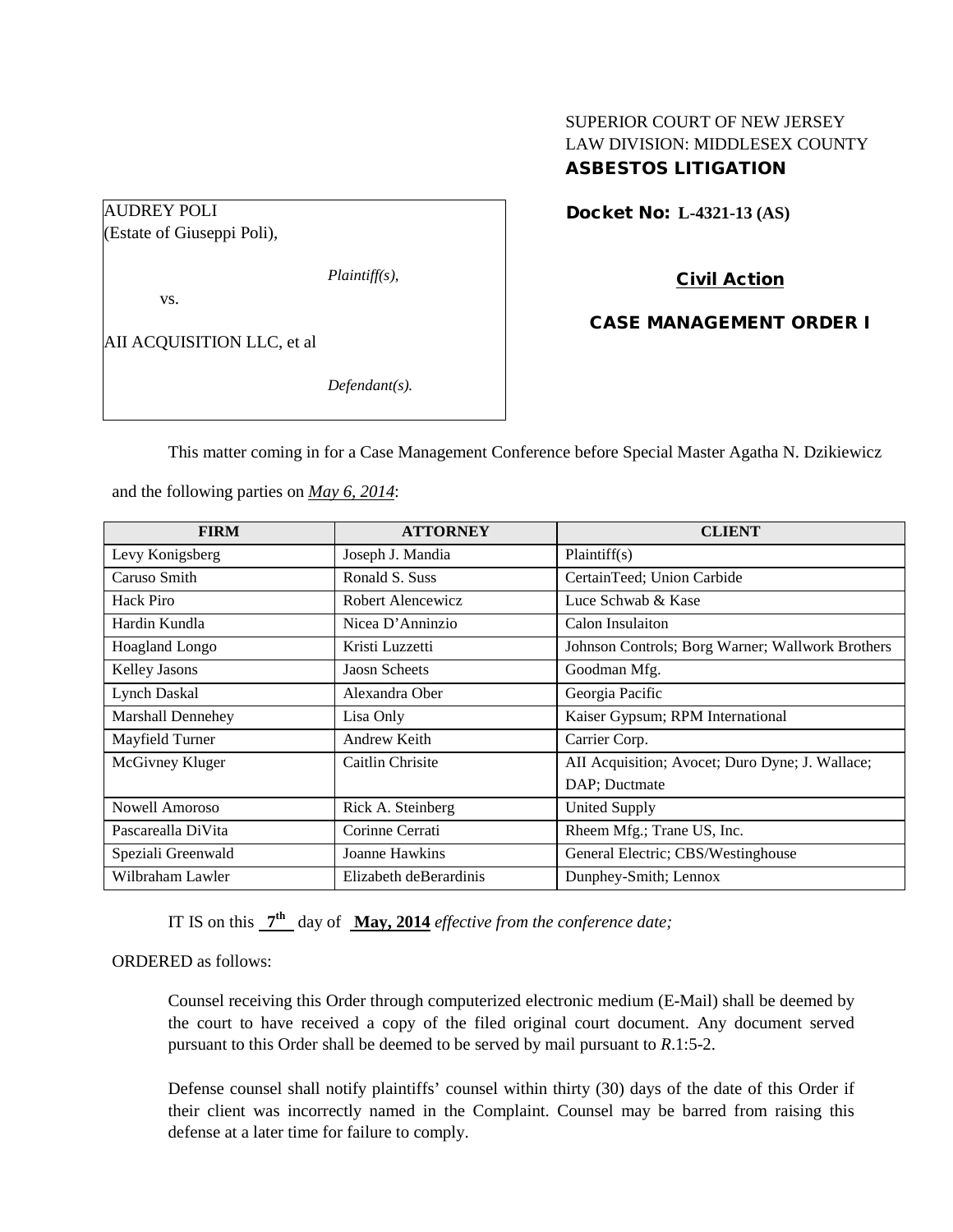### **DISCOVERY**

| June 6, 2014      | Defendants shall serve answers to standard interrogatories by this date.                                                                                                                                    |
|-------------------|-------------------------------------------------------------------------------------------------------------------------------------------------------------------------------------------------------------|
| August 8, 2014    | Plaintiff shall propound supplemental interrogatories and document requests by this<br>date.                                                                                                                |
| September 8, 2014 | Defendants shall serve answers to supplemental interrogatories and document<br>requests by this date.                                                                                                       |
| August 8, 2014    | Defendants shall propound supplemental interrogatories and document requests by<br>this date.                                                                                                               |
| September 8, 2014 | Plaintiff shall serve answers to supplemental interrogatories and document requests<br>by this date.                                                                                                        |
| December 30, 2014 | Fact discovery, including depositions, shall be completed by this date. Plaintiff's<br>counsel shall contact the Special Master within one week of this deadline if all fact<br>discovery is not completed. |
| January 30, 2015  | Depositions of corporate representatives shall be completed by this date.                                                                                                                                   |

# **EARLY SETTLEMENT**

February 13, 2015 Settlement demands shall be served on all counsel and the Special Master by this date.

# **SUMMARY JUDGMENT MOTION PRACTICE**

- February 20, 2015 Summary judgment motions shall be filed no later than this date.
- March 20, 2015 Last return date for summary judgment motions.

#### **MEDICAL DEFENSE**

| January 30, 2015 | Any defendant wishing to present a medical defense shall advise all counsel of its<br>intention by entering a Notice of Appearance of Defense Medical Counsel by this<br>date. Any defendant who does not file such an appearance by this date may be<br>foreclosed from asserting a medical defense. |
|------------------|-------------------------------------------------------------------------------------------------------------------------------------------------------------------------------------------------------------------------------------------------------------------------------------------------------|
| January 30, 2015 | Plaintiff shall serve medical expert reports by this date.                                                                                                                                                                                                                                            |
| January 30, 2015 | Plaintiff is to arrange for the transfer of pathology specimens and x-rays, if any, by<br>this date.                                                                                                                                                                                                  |
| April 30, 2015   | Defendants shall identify its medical experts and serve medical expert reports, if<br>any, by this date.                                                                                                                                                                                              |

\_\_\_\_\_\_\_\_\_\_\_\_\_\_\_\_\_\_\_\_\_\_\_\_\_\_\_\_\_\_\_\_\_\_\_\_\_\_\_\_\_\_\_\_\_\_\_\_\_\_\_\_\_\_\_\_\_\_\_\_\_\_\_\_\_\_\_\_\_\_\_\_\_\_\_\_\_\_\_\_\_\_\_\_\_\_\_\_\_\_\_\_\_\_\_\_\_\_\_\_\_\_\_\_\_\_\_\_\_\_